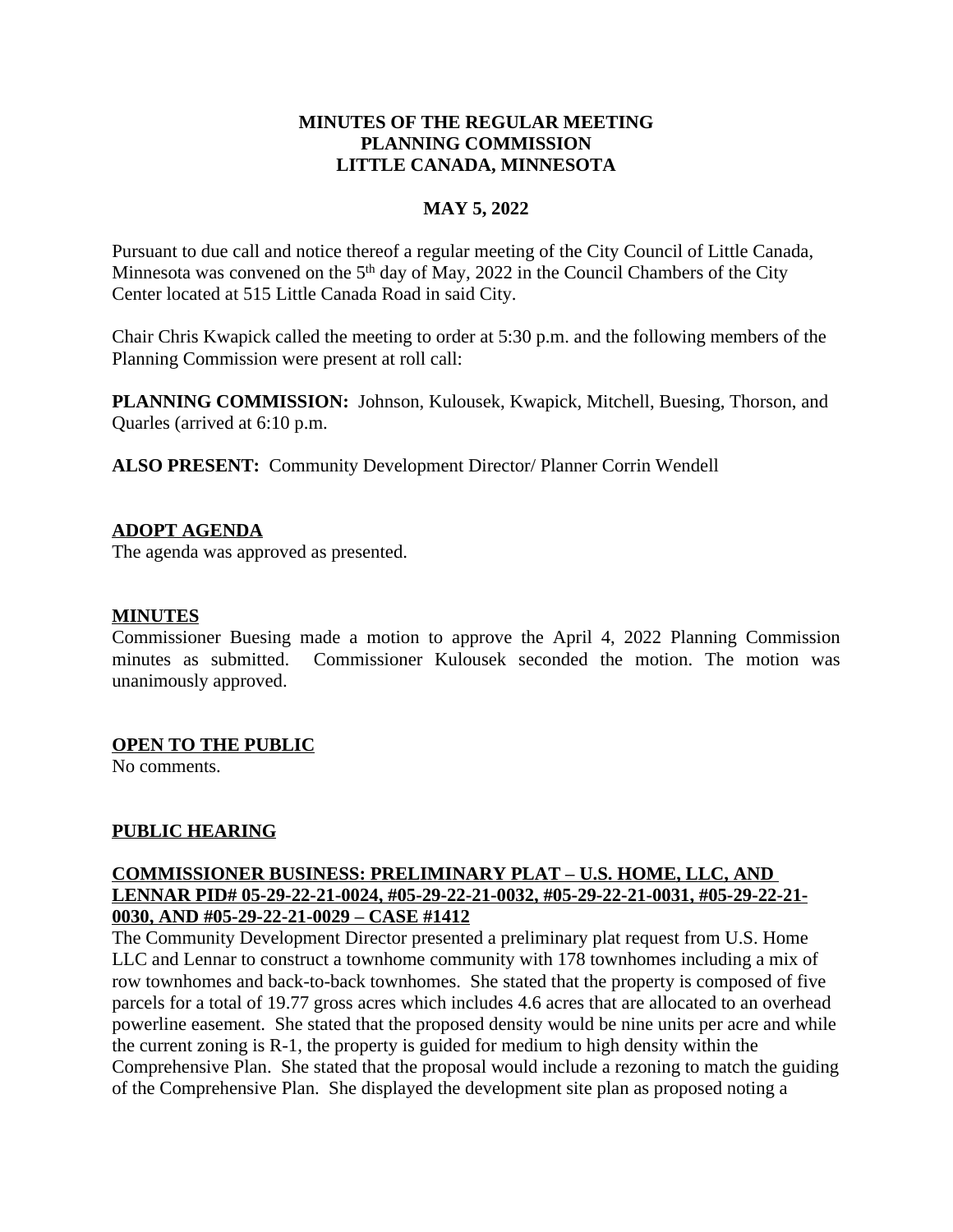proposed linear park or trail connection on the plan and highlighting street extensions and proposed access. She stated that the neighborhood would be served by public and private streets and public utilities. She reviewed details on storm water management, parking, reforestation, and landscaping. She stated that a neighborhood meeting was held in March and as a result they changed the layout to reduce density on the south end and increase density on the northern portion of the site. She noted that a variance would be requested in order to accommodate the front yards to accommodate those density changes. She also provided details on the existing gas line and related easement and noted that the blanket easement would be reduced to 25 feet from the center of the pipe. She provided details on the different home styles that would be proposed within the project as well as architectural details that would provide variation. She noted that this community will help to deliver the City's vision detailed in the Comprehensive Plan to be an age friendly community and provide housing for different types of residents. She reviewed the proposed public park and trails within the development. She stated that the applicant has complied with the major subdivision requirements and general zoning code requirements. She stated that the proposal was reviewed by the Development Review Committee and highlighted the Comprehensive Plan goals that would be met through this proposal. She highlighted the next steps in this process including a public hearing to be conducted by the City Council on May 11<sup>th</sup>.

Chair Kwapick noted that there will be a number of private roads built into the development along with the primary public access road. He asked if there has been discussion of any other public roads. His concern was that all of the traffic would access from the one public road.

The Community Development Director provided additional details on the access points, noting that the access on County Road D will alleviate all of the traffic using Vanderbie and a driveway will extend onto County Road D on the northwest side of the development.

Chair Kwapick asked and received confirmation that there would not be additional access from the south other than Vanderbei.

The Community Development Director stated that the intent is to encourage folks to go north.

Commissioner Mitchell referenced the traffic analysis and asked what else would be done to avoid Edgerton.

The Community Development Director stated that the report did not advocate for a traffic signal in that location. She stated that traffic calming measures could be added including sidewalks, boulevard trees, and having the street at a minimum width to encourage slow driving.

Bob Barth, WSB, stated that the crash data and concerns exists prior to the study. He stated that they are reminding the County that this is something that will need to be dealt with in the future. He stated that most of the intersections around the development operate at a high level and this development would have minimum impact.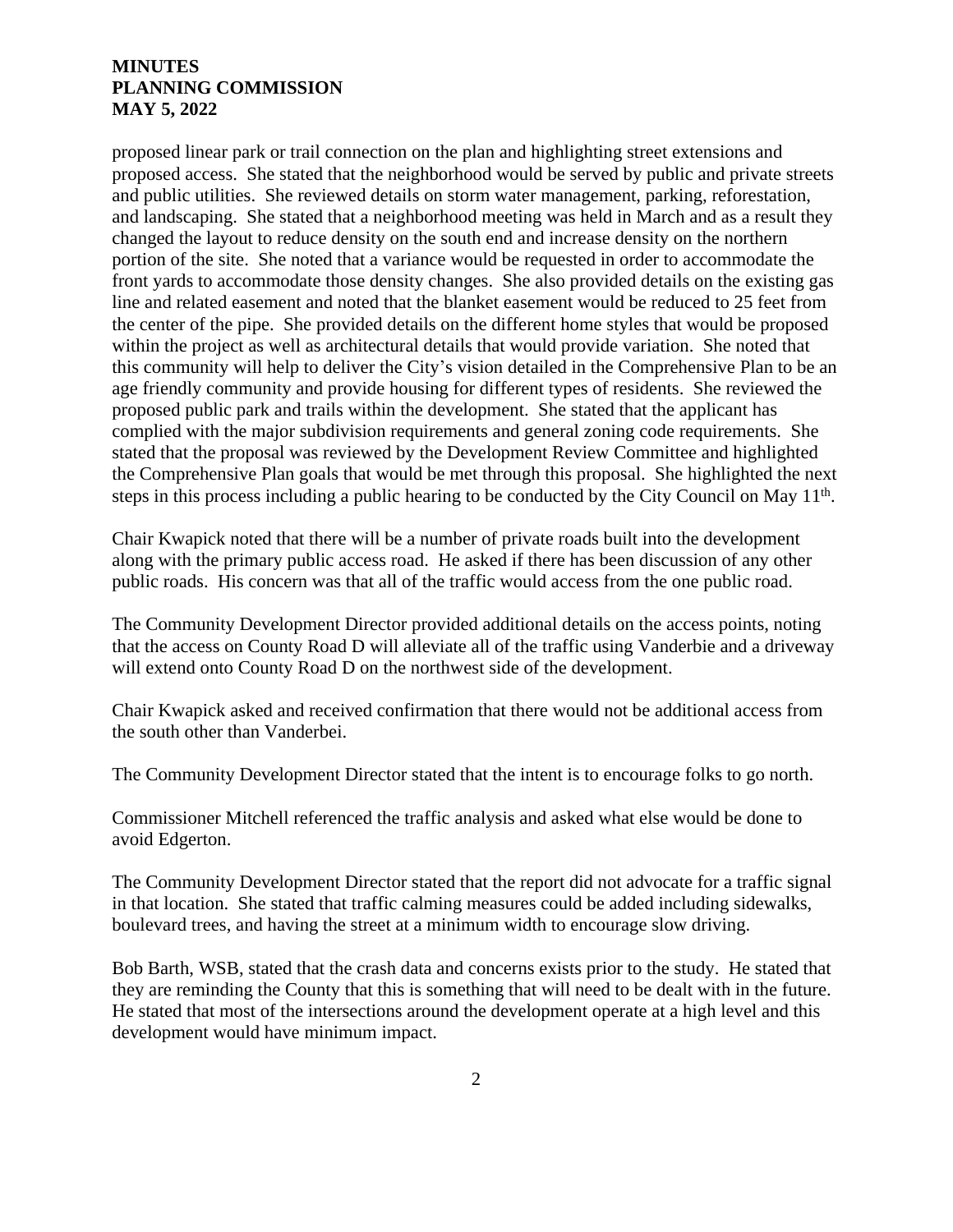Commissioner Mitchell asked if the design could divert traffic from Edgerton.

Mr. Barth replied that they need full access from Vanderbie to County Road D. He stated that people make their own decisions on which access and direction to travel. He stated that the traffic generated from the development would still allow for a high function at Edgerton. He stated that the issue at Edgerton is sight distance and is something the County would need to address in the future. He stated that there would be stop signs at both Allen and County Road D.

Commissioner Buesing asked and received confirmation there would be a stop sign at the driveway shown going to County Road D.

Commissioner Johnson asked whether these units would be owned or rented.

Mr. Barth replied that these would be owner occupied units.

Chair Kwapick welcomed any comments from members of the public.

Robert Rudolph, 525 Allen Avenue, stated that his lot is about one third of an acre. He stated that when you remove the easement and ponds he would determine about 12 units per acre, which would be similar to placing four townhome units on his property. He commented that this seems to be a high level of density. He recognized that the density was most likely calculated on the overall property size.

476 Allen Avenue, stated that he is confused by the total number of units as a letter he received mentioned 184 units, but the presentation mentioned 178 units. He was unsure if those numbers were going to be combined for over 300 units.

The Community Development Director replied that the project would propose 178 units and after the change in layout stemming from the neighborhood meeting, the total unit count had been reduced.

Mr. Rudolph was concerned with the amount of traffic that would come onto Allen Avenue, which was previously a dead-end street. He stated that he would prefer a horseshoe design for the private road. He asked for details on the sidewalk mentioned along Vanderbei.

The Community Development Director replied that the sidewalk would run from Allen to County Road D along Vanderbie.

Mr. Rudolph asked the type of pedestrian traffic that would be anticipated for the sidewalk and where those people would be headed. He asked why a sidewalk would be needed.

The Community Development Director replied that the sidewalk would encourage pedestrian activity in the community.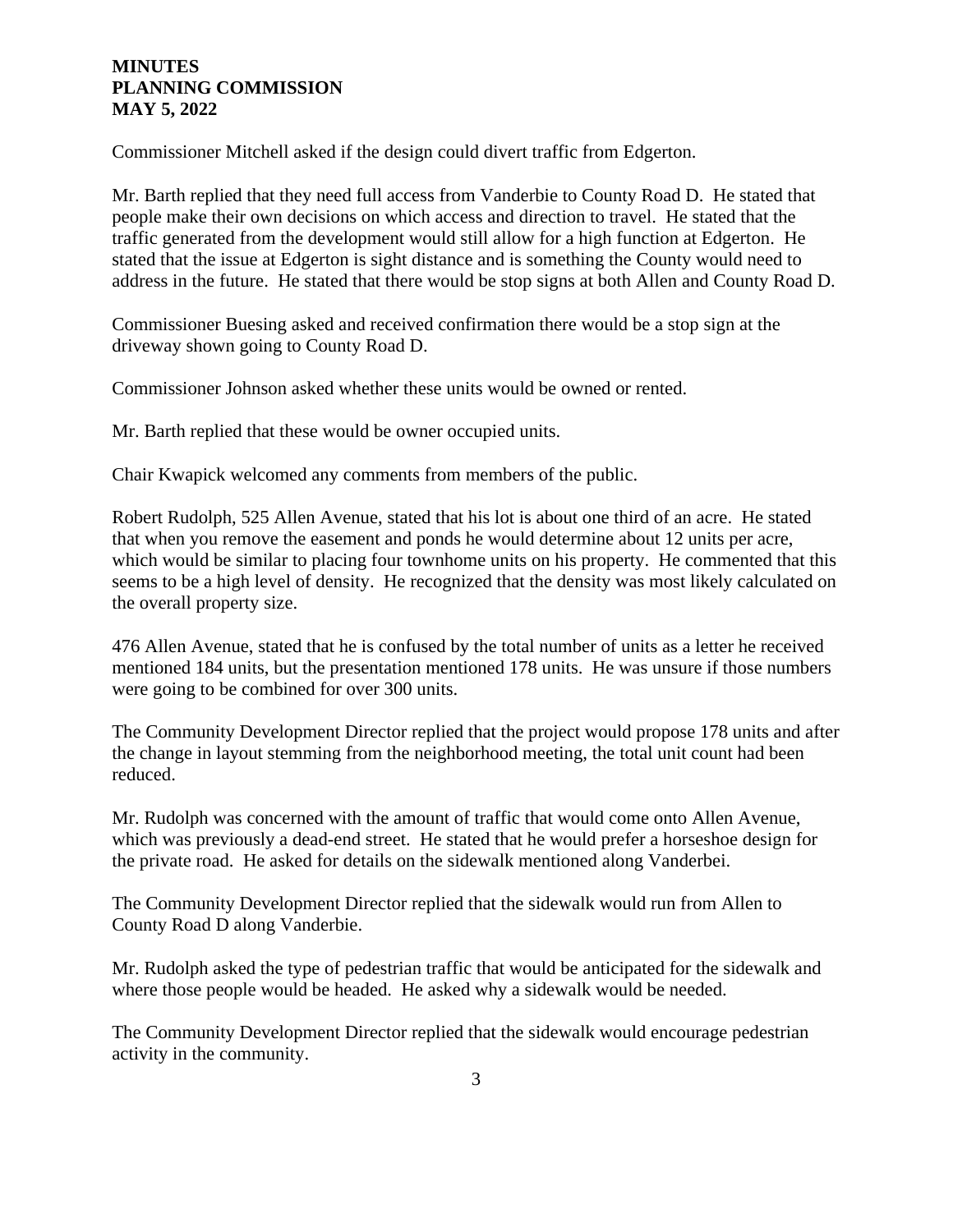Mr. Rudolph asked if there would be a four way stop at Allen and Vanderbie or whether it would just stop traffic at Vanderbie, and Allen would continue to be a through street.

Mr. Rudolph commented on push button units that have flashing lights to alert drivers of crossing pedestrians. He recognized the high cost but believed that would help to reduce the potential for an accident between a vehicle and pedestrian. He commented that his property still uses private well for water and asked how this development would impact the aquafer he draws his water from. He found it hard to believe that the two ponds would infiltration the same amount of water that the open land does.

Commissioner Johnson asked if the land was previously functioning farmland and whether the farm was irrigated. It was noted that the land was not watered in that manner.

John, 3075 Edgerton Street, stated that he owns the property immediately north of the powerline on Edgerton. He stated that if it worked, he would sell a portion of that to provide an access from the development to Edgerton. He stated that he spoke with his neighbor to the south and she was in agreement as well.

Jackie Durand, 3043 Edgerton, stated that her entire backyard faces the subject property, and she has enjoyed the open space for many years. She stated that she does not enjoy change but recognized the person that owns the property has decided to retire and it is inevitable that the property will be developed. She appreciated the lower density on the south side of the development and the additional access point. She asked if a berm or fencing could be installed along the property line between the development and existing residents in her area. She noted her preference for that buffer to be provided through landscaping rather than fencing. She believed that this development is the lesser of evils that could be proposed for the site, as higher density could be proposed as could a lower quality product. She believed that this development would be higher quality than the alternative of apartments or commercial development. She believed that the inclusion of an HOA would ensure this development would remain nice. She commented that she supports the development as long as there can be additional buffering for the existing residents.

Karen Plessel, corner of Vanderbie and Allen, stated that her home is small compared to the scale of the homes proposed and agreed a berm would be helpful to provide screening. She referenced the sidewalk that is proposed and had concern with two trees on her property that would perhaps have to be removed to make room. She also asked if she would be tasked to keep the sidewalk in front of her home clean.

Christian Torkelson, 2995 Vanderbie Street, stated that he would hope that if this is approved there is focus on traffic calming measures going south, suggesting bump outs and street tree lining.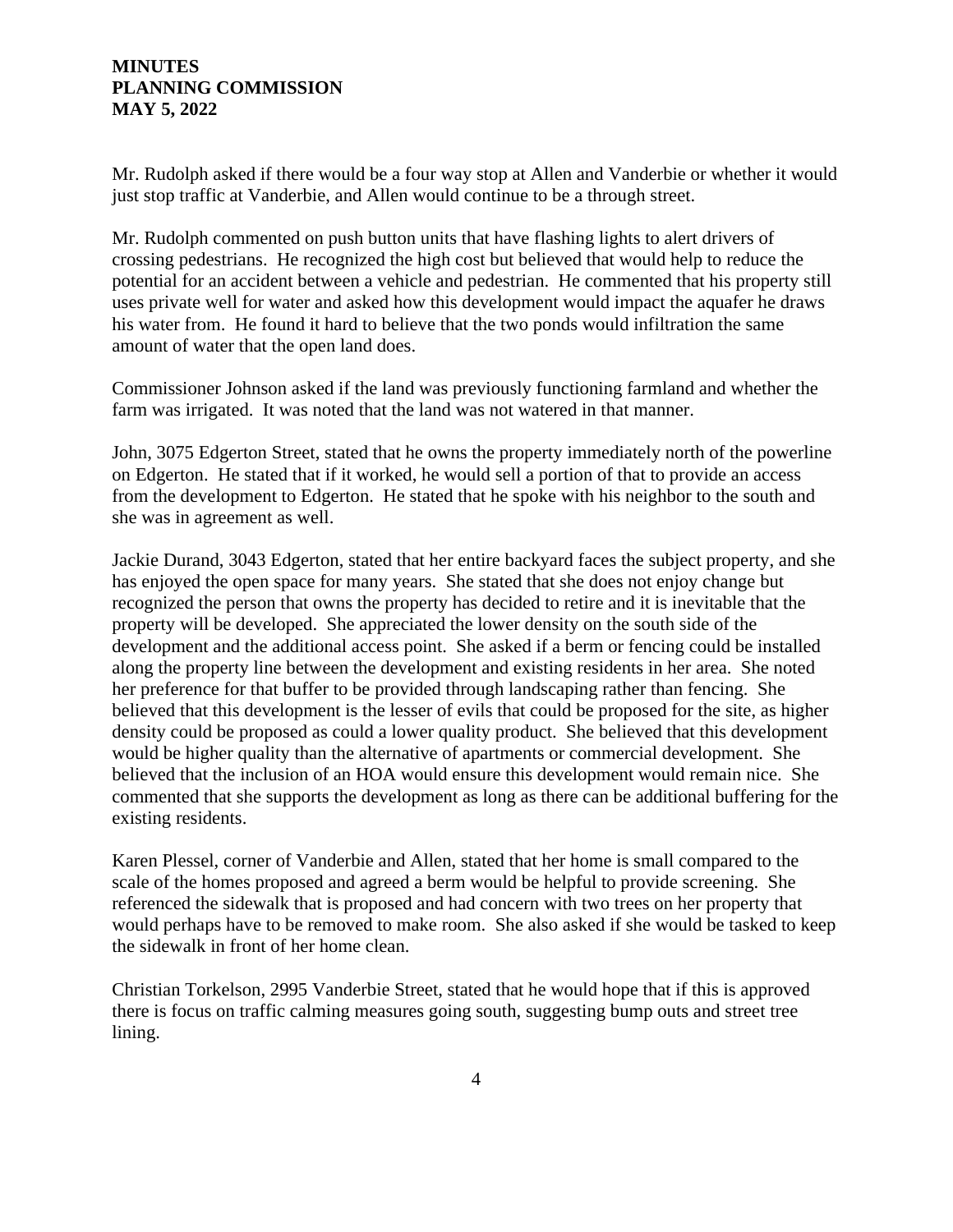Mr. Rudolph asked if there would be sidewalk on both sides of Vanderbie or just one side.

Mr. Rudolph referenced the comment from the resident at 3075 Edgerton that was willing to part with part of his land for a road. He stated that could be a blessing as it would be close to the location of a pedestrian crossing for the existing trail.

Chair Kwapick welcomed comments from the developer.

Melissa Duce, representing the applicant, stated that they have worked well with staff and the County to provide this updated site plan for review and in response to comments from the neighborhood.

Commissioner Mitchell asked the average number of people for each unit.

Ms. Duce replied that she cannot answer how many people would live in the units but noted that each of the units would have three bedrooms.

Chair Kwapick asked Ms. Duce to address the comments related to requested berming.

Ms. Duce reviewed the changes that were made to the southern portion of the site to eliminate impacts to the existing residents. She stated that the berms are not shown but will be reflected on the grading plan and agreed that would help prevent vehicle lights from shining into the existing homes. She stated that the sidewalk would run on the west side of Vanderbei from County Road D to Allen.

Commissioner Johnson referenced the concern that was raised by a resident related to pedestrian traffic. She stated that there is a large park close to this property that would be appealing to families and therefore that sidewalk would be nice to provide that connection and asked that thought be put into a connection from the Vanderbei sidewalk to Desoto.

Ms. Duce commented that they would hope most residents would use the trail on the western side of the community that would go to Allen and connect to the sidewalk to Pioneer Park.

Mr. Rudolph referenced the comment made from the resident using well water. He stated that he would like to review the depth of the well, noting that they have not yet done a detailed groundwater analysis. He stated that typically a small development of this nature does not impact the aquafer because of the larger capture area. He noted that they would be happy to work with the resident to investigate that concern.

Commissioner Thorson asked if there would need to be direction to investigate the offer from the property at 3075.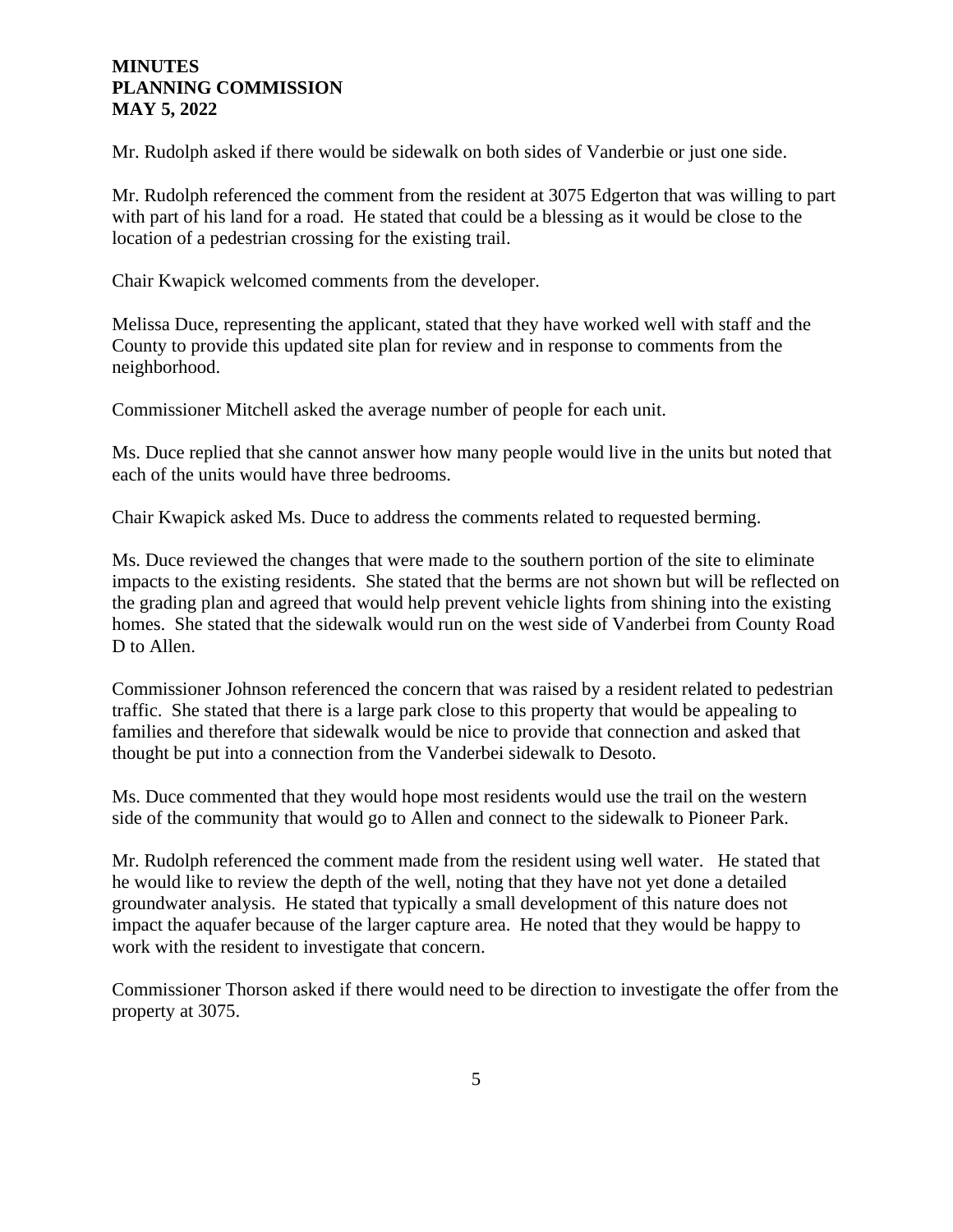The Community Development Director noted that the applicant can follow up with that property owner and if that were desired, changes could be made to the application at that time.

Commissioner Quarles commented that she is happy with the plat as proposed and is excited to see potential for improvement. She agreed with the comments requesting screening and was happy to see a willingness from the applicant to incorporate those elements.

Johnson introduced the following motion:

## *RECOMMENDING THE APPROVAL OF THE PRELIMINARY PLAT FOR U.S. HOME LLC AND LENNAR TO CONSTRUCT A TOWNHOME COMMUNITY OF 178 TOWNHOMES AND MOVE FORWARD WITH A PROPOSAL FOR FINAL PLAT, VARIANCE, REZONING, AND DEVELOPMENT AGREEMENT CONSIDERATIONS*

The foregoing motion was duly seconded by Kulousek. Ayes (7). Nays (0). Motion passed.

## **COMMISSION BUSINESS: ZONING MAP AMENDMENT**

The Community Development Director provided background information on the update on the zoning code and related zoning map. She highlighted the proposed changes to the zoning map through this amendment. She displayed the existing map and compared that to the proposed amended map. She stated that the proposal is consistent with the Comprehensive Plan. She stated that the City Council will hold a public hearing to consider this at its May 25<sup>th</sup> meeting.

Chair Kwapick asked and received confirmation that these changes are directly related to the Comprehensive Plan and related changes to the zoning code, which has been discussed for the past year.

Commissioner Quarles asked if the City is within the nine months the Metropolitan Council outlines for updated related to the Comprehensive Plan.

The Community Development Director replied that the City is outside of that timeline but noted that the Metropolitan Council recognizes that it took the City longer because of the additional updates to the zoning code.

Commissioner Buesing commented that the map is much easier to read than the previous version.

Buesing introduced the following motion: